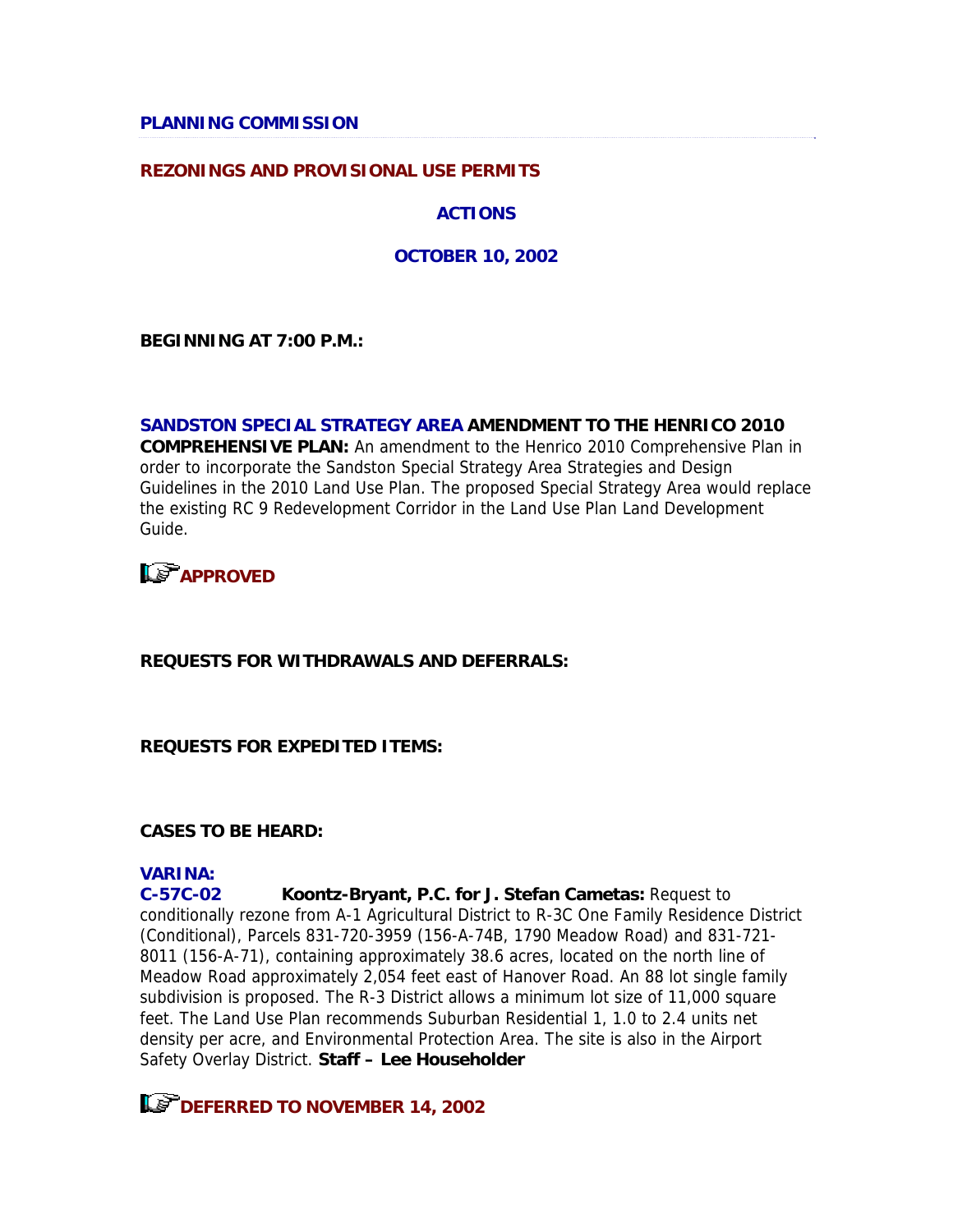**C-64C-02 J. Thomas O'Brien, Jr. for The Tetra Company, LLC:** Request to conditionally rezone from R-3C One Family Residence District (Conditional), RTH Residential Townhouse District, and R-5 General Residence District to R-3C One Family Residence District (Conditional) and R-5C General Residence District (Conditional), Parcels 806-704-4472, 807-705-5743 (6250 Midview Road), and 807-705-5501 (6280 Midview Road), containing approximately 54.70 acres (R-3C = 28.90 acres, R-5C = 25.80 acres), located on the west line of Midview Road at Habersham Drive. Single family and Multi-family development is proposed. The Land Use Plan recommends Suburban Residential 1, 1.0 to 2.4 units net density per acre. **Staff – Lee Householder**

# **APPROVED**

**C-63C-02 J. Thomas O'Brien, Jr. for Dakota Associates, LLC:** Request to conditionally rezone from B-3 Business District to B-3C Business District (Conditional), Parcel 807-706-8112 (1799 Bickerstaff Road), containing approximately 2.985 acres, located at the southwest intersection of Oakland, Midview and Bickerstaff Roads. A business use is proposed. The use will be controlled by proffered conditions and zoning ordinance regulations. The Land Use Plan recommends Commercial Concentration. **Staff – Lee Householder**

**APPROVED** 

#### **BROOKLAND:**

#### **Deferred from the September 12, 2002 Meeting:**

**C-51C-02 Laraine Isaac and/or Robert Nelson for Hugh W. Owens:**  Request to conditionally rezone from R-2 and R-4 One Family Residence Districts to O-2C Office District (Conditional), Parcels 769-745-9272 (93-A-2, 6501 Old Bethlehem Road), and 770-745-1768 (93-A-3A, 6500 Old Bethlehem Road), containing approximately 2.58 acres, located at the northeast intersection of Interstate Route 64 and Bethlehem Road. An office development is proposed. The use will be controlled by proffered conditions and zoning ordinance regulations. The Land Use Plan recommends Environmental Protection Area and Urban Residential, 3.4 to 6.8 units net density per acre. **Staff – Lee Householder**

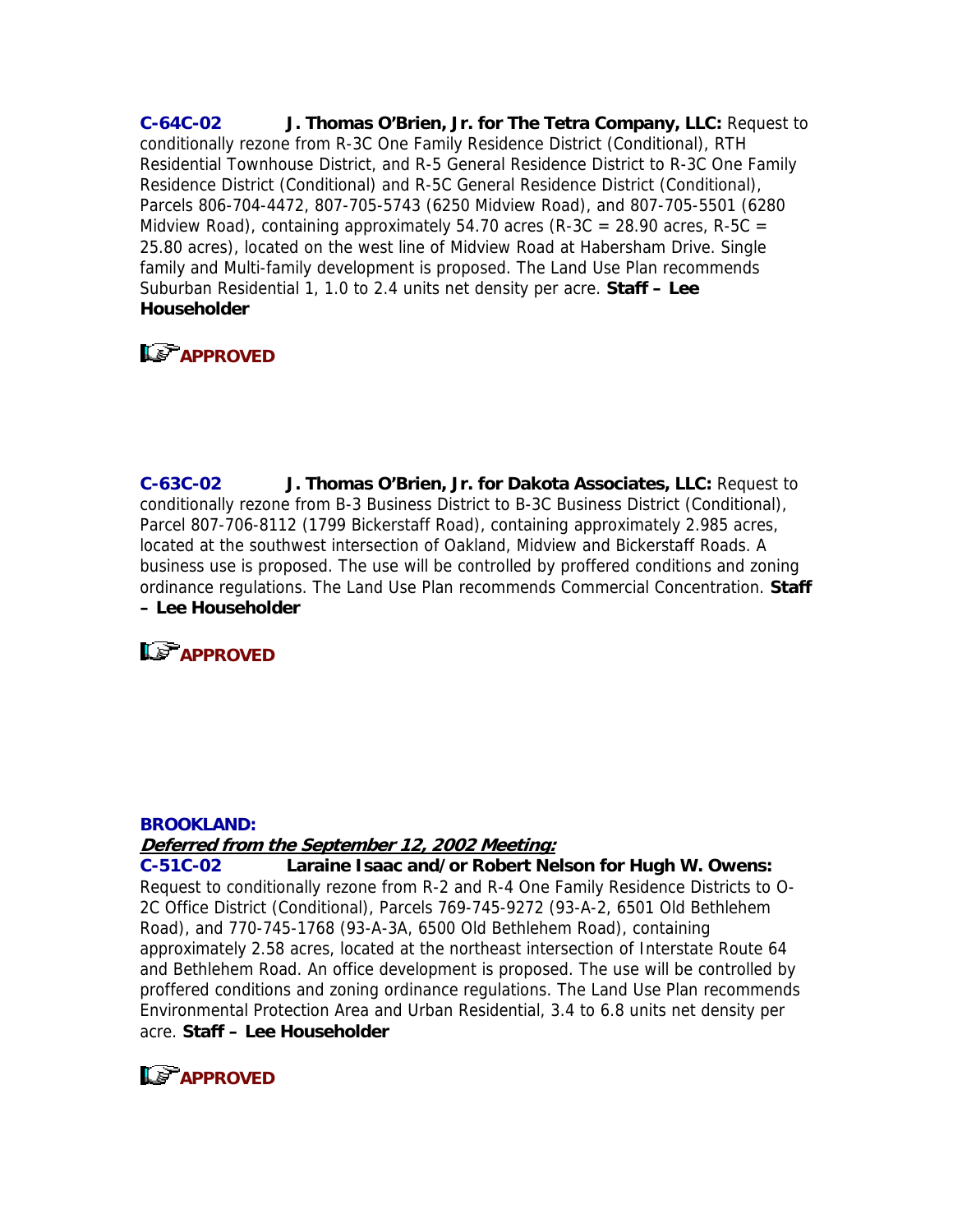### **Deferred from the September 12, 2002 Meeting:**

**C-52C-02 Don Blake for Joseph M. Coleman:** Request to conditionally rezone from R-3 One Family Residence District to M-1C Light Industrial District (Conditional), Parcel 770-753-9193 (61-4-1-3, 8503 Staples Mill Road, Boudar Gardens), containing 0.44 acre, located on the east line of Staples Mill Road (U. S. Route 33) approximately 46 feet north of Heisler Avenue. Light manufacturing is proposed. The use will be controlled by proffered conditions and zoning ordinance regulations. The Land Use Plan recommends Light Industry. **Staff – Paul Gidley**

## **LS** APPROVED

**C-58C-02 Mr. & Mrs. Bruce T. Regester:** Request to conditionally rezone from A-1 Agricultural District to R-2AC One Family Residence District (Conditional), Parcel 754-763-6626 (38-A-39, 4525 Springfield Road), containing 0.8083 acre, located on the east line of Springfield Road (State Route 157) at its intersection with Argonne Drive. Single family subdivision is proposed. The applicant has proffered a density of two (2) lots. The Land Use Plan recommends Suburban Residential 1, 1.0 to 2.4 units net density per acre. **Staff – Paul Gidley**

# **APPROVED**

**C-59C-02 Francis Run Associates:** Request to conditionally rezone from A-1 Agricultural District to R-3C One Family Residence District (Conditional), Parcel 759-764- 1468 (39-A-11A, 4870 Francistown Road), containing 0.963 acre, located on the west line of Francistown Road approximately 580 feet north of Thomasville Lane. Single family subdivision is proposed. The R-3 District allows a minimum lot size of 11,000 square feet. The Land Use Plan recommends Suburban Residential 1, 1.0 to 2.4 units net density per acre. **Staff – Paul Gidley**

# **LAPPROVED**

**C-60C-02 Robert M. Atack for Hunton Estates Development, Inc.:**  Request to conditionally rezone from A-1 Agricultural District to R-3C One Family Residence District (Conditional), Parcels 763-772-8743 (21-A-16, 3936 Mountain Road) and 764-772-3888 (21-A-4), containing approximately 19.2 acres, located on the north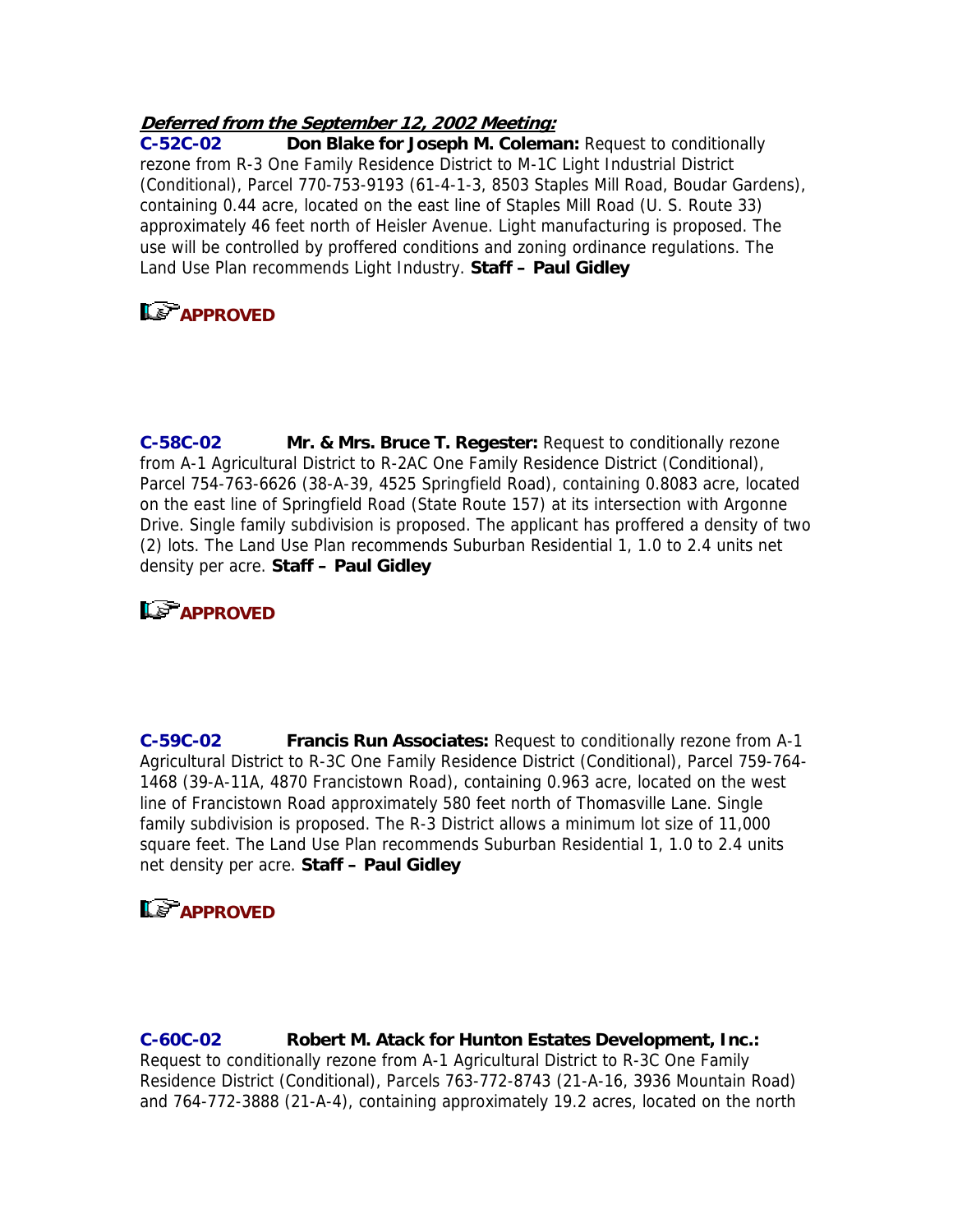line of Mountain Road approximately 160 feet east of Old Mountain Road. Single family residential subdivision is proposed. The applicant has proffered a density of no more than sixty (60) units. The Land Use Plan recommends Suburban Residential 1, 1.0 to 2.4 units net density per acre. **Staff –Mark Bittner**

**LS DEFERRED TO NOVEMBER 14, 2002** 

#### **FAIRFIELD:**

#### **Deferred from the September 12, 2002 Meeting:**

**C-23C-02 Richmond Federal Credit Union:** Request to conditionally rezone from O-1 Office District to O-2C Office District (Conditional), Parcel 783-762-9359 (43-2- 1-11 & 12), containing 0.8305 acre, located at the northwest intersection of Brook Road (U. S. Route 1) and New York Avenue (Biltmore Subdivision). A bank (credit union) branch of the Richmond Federal Credit Union is proposed. The use will be controlled by proffered conditions and zoning ordinance regulations. The Land Use Plan recommends Office and Environmental Protection Area. **Staff – Jean Moore**

**DEFERRED TO NOVEMBER 14, 2002** 

#### **THREE CHOPT:**

#### **Deferred from the September 12, 2002 Meeting:**

**C-11C-02 Webb L. Tyler for Parham Road Self-Storage, LLC:** Request to conditionally rezone from A-1 Agricultural District to M-1C Light Industrial District (Conditional), Parcel 748-770-8794 (19-A-27); 11140 Ford's Country Lane, containing 6.668 acres, located on the east line of Ford's Country Lane approximately 440 feet east of its intersection with Nuckols Road and New Wade Lane. A mini-storage facility is proposed. The use will be controlled by proffered conditions and zoning ordinance regulations. The Land Use Plan recommends Office/Service. **Staff –Mark Bittner**

### **WITHDRAWN**

**Deferred from the August 15, 2002 Meeting: C-26C-02 Andrew M. Condlin for Dr. George Oley:** Request to conditionally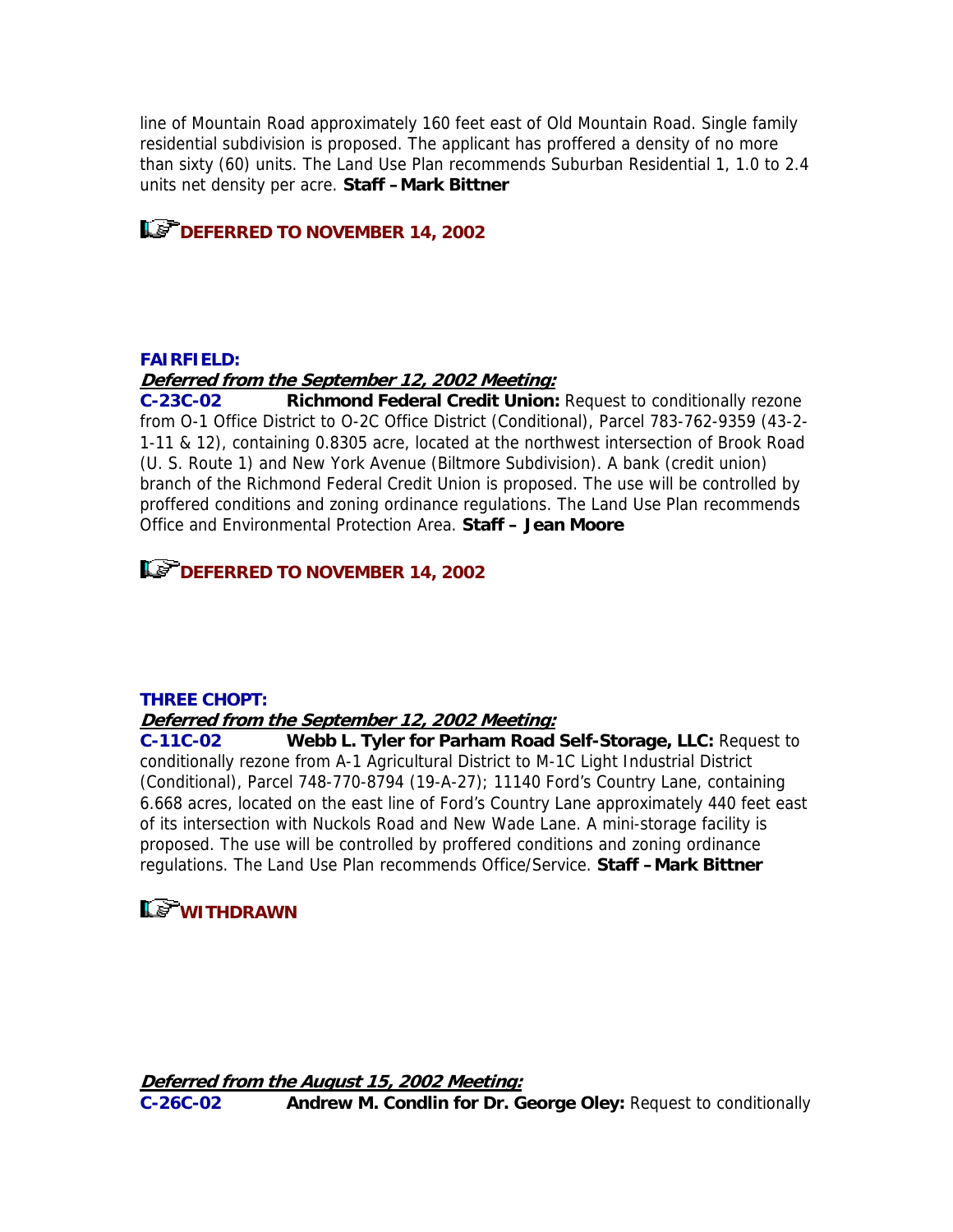rezone from R-2 One Family Residence District to O-1C Office District (Conditional), part of Parcel 754-747-5266 (79-A-71B), containing approximately 0.19 acre, located at the southwest intersection of Michael Road and Fawn Lane (south line of Michael Road approximately 150 feet east of N. Parham Road). Additional parking for an existing dental office is proposed. The use will be controlled by proffered conditions and zoning ordinance regulations. The Land Use Plan recommends Office. **Staff – Paul Gidley**

# **LET DEFERRED TO APRIL 10, 2003**

### **Deferred from the September 12, 2002 Meeting:**

**C-49C-02 Jack R. Wilson, III:** Request to conditionally rezone from O-3C Office District (Conditional) to B-2C Business District (Conditional), Parcel 749-761-3214 (48-5-A-12A), containing 2.905 acres, located on the north line of Innslake Drive approximately 400 feet east of Cox Road (4051 Innslake Drive). A hotel/motel (signage) is proposed. The use will be controlled by proffered conditions and zoning ordinance regulations. The Land Use Plan recommends Office. **Staff – Mark Bittner**

# **DEFERRED TO DECEMBER 12, 2002**

### **Deferred from the September 12, 2002 Meeting:**

**C-54C-02 Neil P.Farmer for Willbrook, LLC:** Request to conditionally rezone from A-1 Agricultural District to R-3C One Family Residence District (Conditional), Parcels 748-766-2289 (47-A-23, 4741 Sadler Road), 748-766-1856 (27-A-24, 4711 Sadler Road), 747-766-9196 (27-A-25, 4729 Sadler Road), and 748-767-3704 (28-A-31), containing approximately 18.6 acres, located on the southeast line of Sadler Road at Trexler Road. A single family residential development is proposed. The applicant has proffered to develop no more than thirty-three (33) lots on the property. The Land Use Plan recommends Suburban Residential 1, 1.0 to 2.4 units net density per acre. **Staff – Mark Bittner**

# **LS** APPROVED

### **Deferred from the September 12, 2002 Meeting:**

**C-55C-02 Dr. P. Brad Zubowsky:** Request to conditionally rezone from O-1C Office District (Conditional) to B-1C Business District (Conditional), Parcel 736-774-2105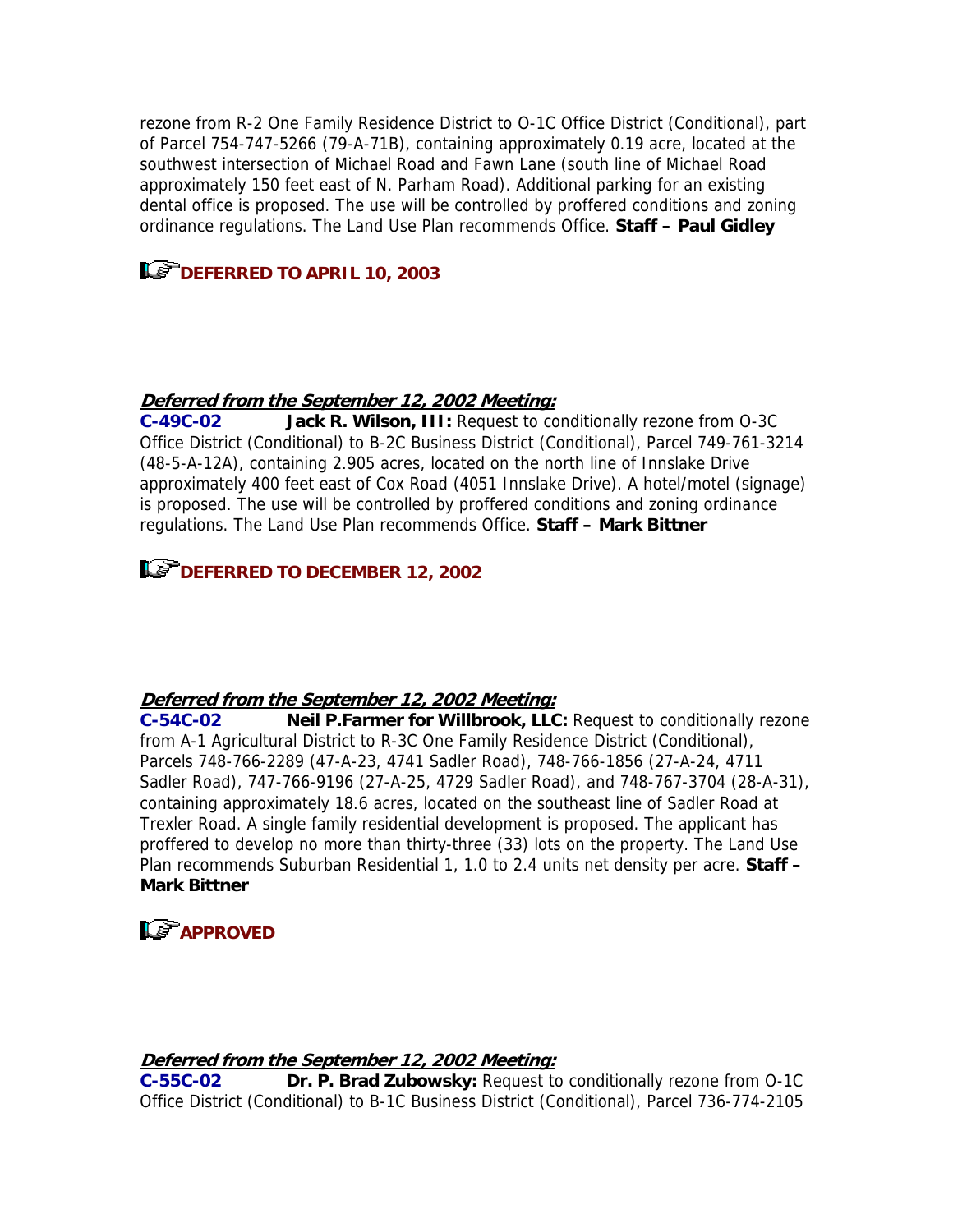(9-A-36C), containing 1.492 acres, located at the southwest intersection of Pouncey Tract (State Route 271) and Nuckols Roads. A veterinary hospital is proposed. The use will be controlled by proffered conditions and zoning ordinance regulations. The Land Use Plan recommends Suburban Residential 1, 1.0 to 2.4 units net density per acre. **Staff – Jean Moore**

**LS** APPROVED

**C-61C-02 William H. Shewmake for North Atlantic Holdings, Inc:**  Request to amend proffered conditions accepted with Rezoning Case C-54C-89, on Parcel 761-754-4773 (59-A-84A), containing approximately 2.52 acres, located on the south line of W. Broad Street (U. S. Route 250) approximately 600 feet northwest of E. Parham Road. The amendment is related to the landscape and natural buffers on the property. The existing zoning is B-3C Business District (Conditional). The Land Use Plan recommends Commercial Concentration. **Staff – Jean Moore**

# **DEFERRED TO NOVEMBER 14, 2002**

**C-62C-02 James W. Theobald for Aspect Properties:** Request to conditionally rezone from A-1 Agricultural District to RTHC Residential Townhouse District (Conditional), Parcel 757-753-0896 (69-A-72), containing approximately 7.5 acres, located on the east line of Mayland Drive approximately 100 feet southeast of Tuckernuck Drive. Residential townhouses for sale are proposed. The applicant has proffered a density of no more than forty-five units (45) units. The Land Use Plan recommends Office. **Staff – Jean Moore**



**APPROVAL OF MINUTES: Work Session Minutes September 12, 2002**

**APPROVED**